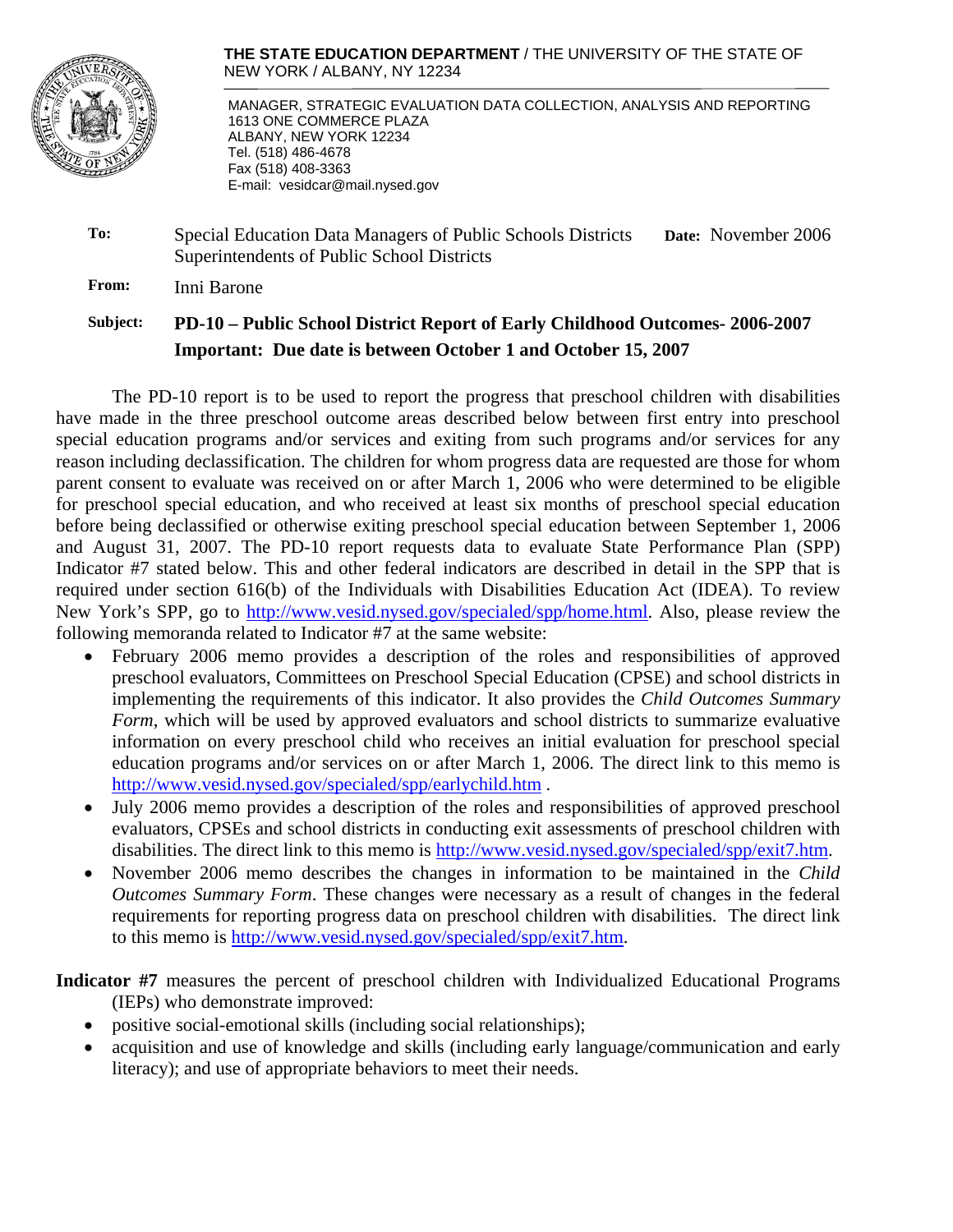The data collected in the PD-10 report for the 2006-07 year will enable the State to publicly report the following information at the State and school district levels in each preschool outcome area:

- the number and percent of children who did not improve functioning;
- the number and percent of children who improved functioning but not sufficient to move nearer to functioning comparable to same-aged peers;
- the number and percent of children who improved functioning to a level nearer to same-aged peers but did not reach it;
- the number and percent of children who improved functioning to reach a level comparable to same-aged peers; and
- the number and percent of children who maintained functioning at a level comparable to sameaged peers.

The State Education Department (SED) is requesting data for this indicator from a sample of school districts that is representative of the State. During the 2006-07 school year, approximately onesixth of the school districts in the State will submit data for this indicator. Over the next five years, all school districts will submit these data. Please see the schedule of the school year in which your school district is assigned to submit these data at http://www.vesid.nysed.gov/sedcar/data.htm.

School districts may submit data for this indicator for all eligible students. However, if reporting data on fewer students reduces the data-reporting burden, data may be submitted for a sample of eligible students. If school districts choose to use sampling to report these data, the sampling guidelines provided in the general directions must be followed. The minimum number of eligible students to be included in the sample for this indicator will be provided to school districts when school districts enter the number of eligible preschool children requested in column B of Table 1. School districts may also use the sampling calculator for Indicator #7 to determine the minimum number required to be in the sample. This calculator is posted at http://www.vesid.nysed.gov/sedcar/. Documentation of the sampling process, including worksheets, must be maintained and made available upon request for any future audits of these data.

**Data for Indicator #7 is due to SED by October 15, 2007.** These data must be submitted through the PD website at http://pd.nysed.gov or through the File Transfer Protocol (FTP) process. Paper copies of the PD-10 report will not be accepted. The web-based PD data entry system provides immediate feedback on any data reporting errors and allows school districts to make any necessary corrections. A User ID and password to access the web-based system has been mailed to the current contact person identified on the PD website. If your school district has a new contact person, or if this information was not received, please contact the Strategic Evaluation Data Collection, Reporting and Analysis (SEDCAR) Unit.

During the 2006-2007 school year, SEDCAR unit staff may be available to conduct a limited number of regional training programs regarding the various special education data forms (i.e., the PD forms). If you feel that such training would be useful to the data managers in your area, please contact your local Special Education Training and Resource Center (SETRC) to make your interest known so they may arrange for training sessions in your area.

The data collected through the PD forms are used in the following reports and activities:

- State Performance Plan and Annual Performance Report for Special Education
- Public reporting of LEA results against State targets established in the State Performance Plan.
- Calculation of minimum amount of per-pupil IDEA funds to be sub-allocated or spent on services.
- Pocketbook of Goals and Results for Individuals with Disabilities
- Chapter 655 Report to the Governor and the Legislature on the Status of the State's Schools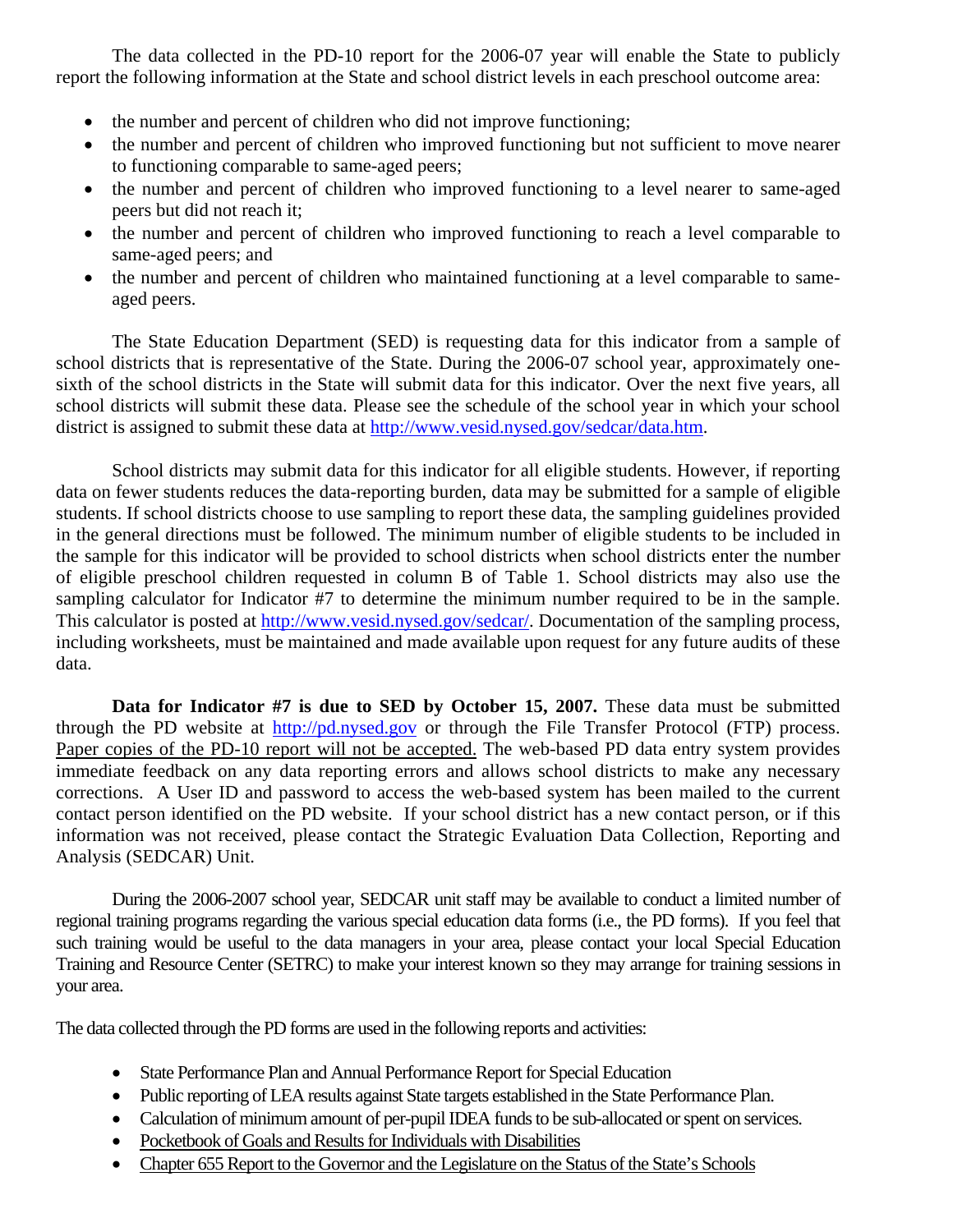- Special Education Quality Assurance Reviews
- School District Report Cards
- BOCES Report Cards
- Charter School Report Cards
- Calculations to identify instances of possible race/ethnicity disproportionality
- Evaluation of programs and policies
- Other reports required by State or federal statutes

If you have any questions or are in need of assistance in completing this report, please contact the SEDCAR Unit using the contact information provided on the letterhead.

Thank you.

Attachment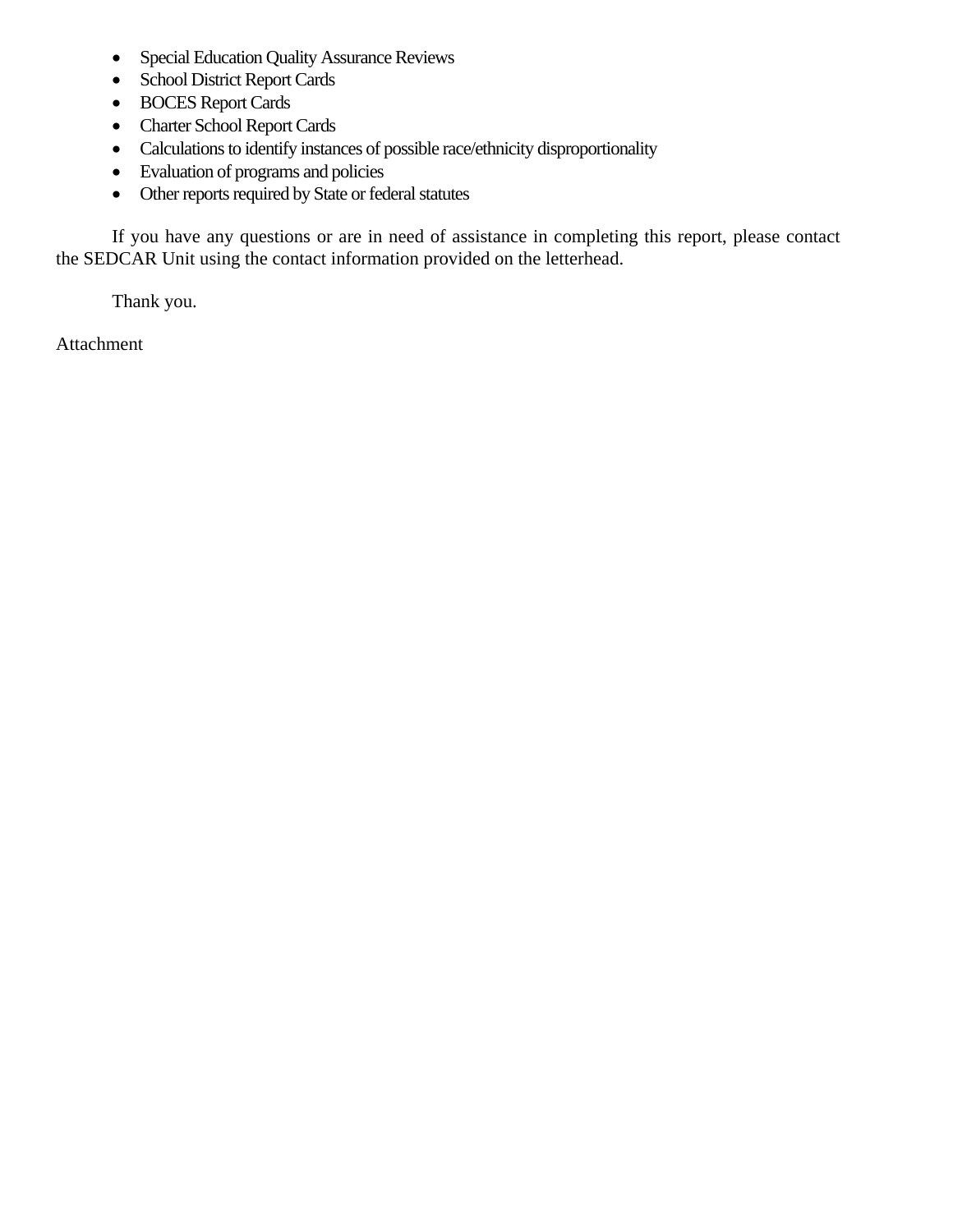### **PD-10 – Public School District Report of Early Childhood Outcomes-2006-07**

#### **Instructions:**

- 1. Please determine if your school district must submit data for federal Indicator #7 during the 2006-07 school year by checking the schedule for submitting data for some federal State Performance Plan indicators. **The schedule is posted at**  http://www.vesid.nysed.gov/sedcar/data.htm
- 2. If required to do so, please submit these data electronically at http://pd.nysed.gov or through the FTP process. **The due date for data submission is between October 1, 2007 and October 15, 2007. Paper copies of this report will not be accepted.**
- 3. Retain one copy (and supporting documentation) in your school district for reference and audit purposes. The required retention period ends October 15, 2014.
- 4. Carefully read the Instructions and Definitions on the following pages.
- 5. If you have questions about this report, please call (518) 486-4678, or e-mail your questions to vesidcar@mail.nysed.gov

| <b>School District Information</b> |  |  |  |  |  |  |  |  |  |  |  |  |  |  |
|------------------------------------|--|--|--|--|--|--|--|--|--|--|--|--|--|--|
| (Enter 12-digit SED Code Below)    |  |  |  |  |  |  |  |  |  |  |  |  |  |  |
|                                    |  |  |  |  |  |  |  |  |  |  |  |  |  |  |
| SCHOOL DISTRICT NAME               |  |  |  |  |  |  |  |  |  |  |  |  |  |  |
| ADDRESS                            |  |  |  |  |  |  |  |  |  |  |  |  |  |  |
|                                    |  |  |  |  |  |  |  |  |  |  |  |  |  |  |
|                                    |  |  |  |  |  |  |  |  |  |  |  |  |  |  |

| <b>Contact Person Information*</b>    | Director of Special Education or Comparable Title |
|---------------------------------------|---------------------------------------------------|
| NAME:                                 | NAME:                                             |
| <b>TITLE:</b>                         | <b>TITLE:</b>                                     |
| <b>TELEPHONE</b> (include Area Code)  | <b>TELEPHONE</b> (include Area Code)              |
| <b>FAX NUMBER</b> (include Area Code) | <b>FAX NUMBER</b> (include Area Code)             |
| <b>E-MAIL ADDRESS</b>                 | <b>E-MAIL ADDRESS</b>                             |

\*All correspondence from SEDCAR will be directed to the contact person identified in the PD web based data entry system at http://pd.nysed.gov. Please keep the school district contact person information current, including the e-mail address, as most communication will occur via e-mail.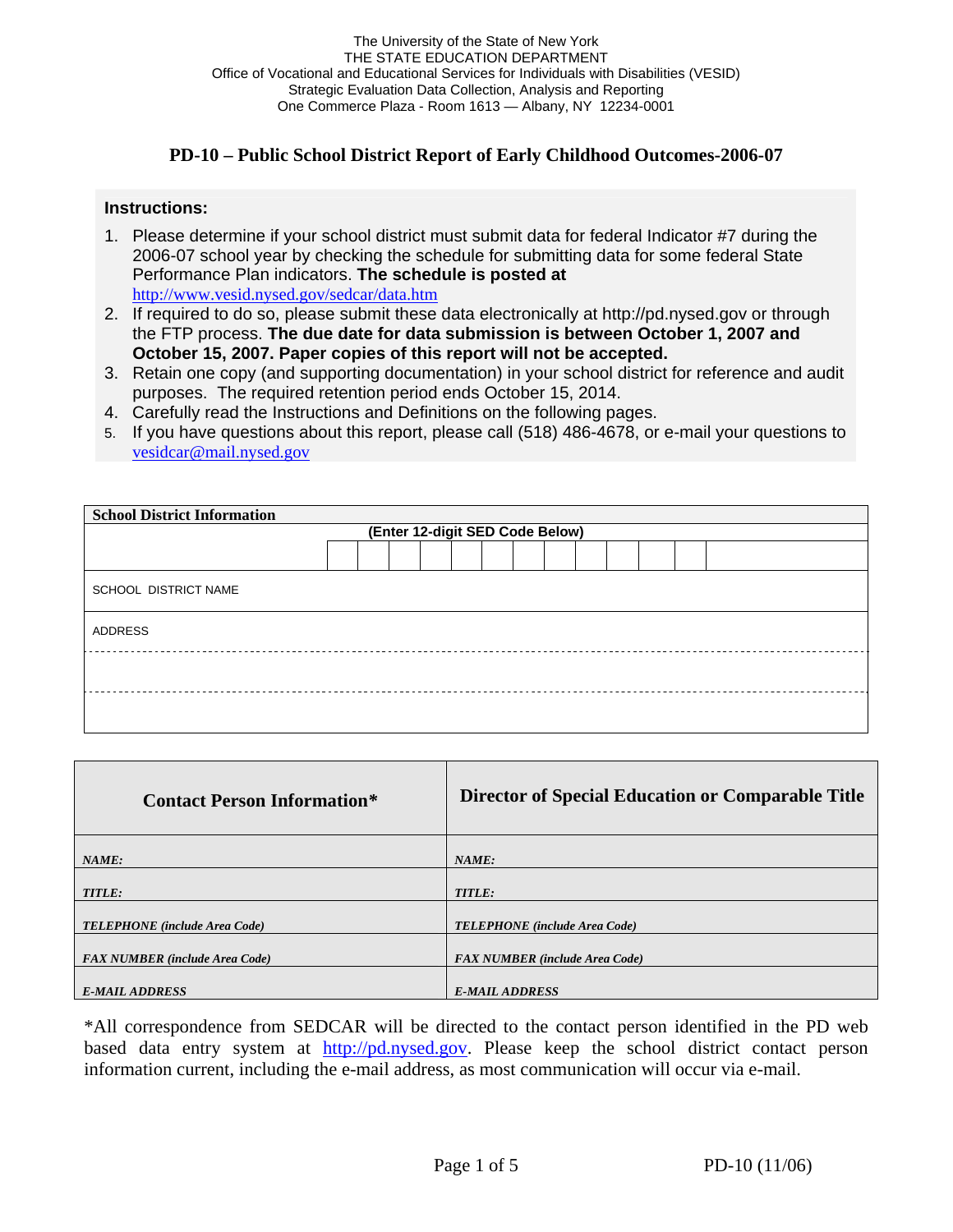#### **General Instructions for PD-10**

1. During the 2006-07 school year, one statewide representative sample of school districts will complete the PD-10 report, which collects data on the progress of preschool children with disabilities from the time they were initially evaluated and determined eligible for preschool special education programs and/or services to the time they finished receiving (exit) preschool special education services or were declassified. These data are collected to evaluate school district and State performance on SPP Indicator #7. This indicator is the "Percent of preschool children with IEPs who demonstrate improved: positive social-emotional skills (including social relationships); acquisition and use of knowledge and skills (including early language/communication and early literacy); and use of appropriate behaviors to meet their needs." Over the next five years, all school districts will submit these data. See schedule of the school years in which school districts will submit these data at http://www.vesid.nysed.gov/sedcar/data.htm.

2. Data for Indicator #7 may be submitted for all students who meet the eligibility criteria. However, if reporting these data on fewer students reduces the data-reporting burden, data may be submitted for a sample of students. If school districts choose to use sampling to report these data, the sampling guidelines included with these directions must be followed. Documentation of the sampling process, including worksheets, must be maintained by school districts and made available upon request for any future audits of these data.

3. For Indicator #7, include all preschool students (or minimum number required for the sample) who received an initial evaluation on or after March 1, 2006, who received preschool special education programs and/or services for at least six months and who stopped receiving preschool special education programs and/or services or were declassified anytime between September 1, 2006 and August 31, 2007.

4. Please follow instructions provided above each table, as well as within the description of each line of data requested in Tables 1-2.

### **Sampling Guidelines for Indicator #7**

**Indicator #7:** Percent of preschool children with IEPs who demonstrate improved: positive social-emotional skills (including social relationships); acquisition and use of knowledge and skills (including early language/communication and early literacy); and use of appropriate behaviors to meet their needs.

### **Eligible Population of Preschool Children:**

All preschool children with disabilities who meet all of the following criteria:

- Parent consent to evaluate the child was received on or after March 1, 2006;
- The child was found eligible for preschool special education programs and/or services;
- The child received preschool special education programs and/or services for at least six months; and
- The child stopped receiving preschool special education programs and/or services for any reason, including declassification between September 1, 2006 and August 31, 2007.

#### **Minimum number of students to be included in the sample:**

School districts may provide data on all students identified under the Eligible Population of Preschool Children heading or they may choose to provide data on a sample of eligible students. If school districts decide to provide data on a sample of eligible students, they must enter the number of eligible students in Table 1 to determine the minimum number of students that must be included in the sample. School districts may also use the sampling calculator for Indicator #7 to determine the minimum number of children who must be included in the sample. The sampling calculator is posted at http://www.vesid.nysed.gov/sedcar/.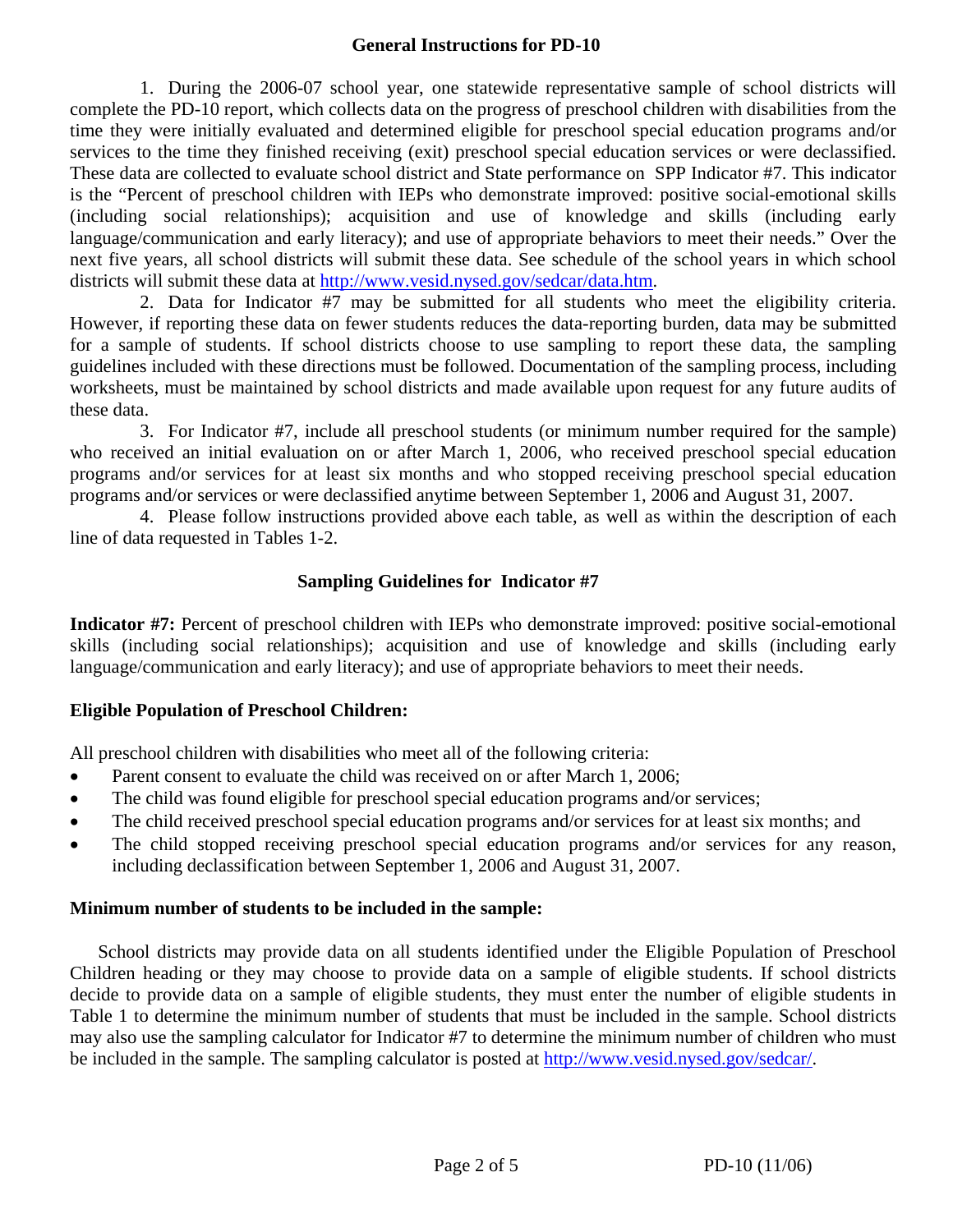#### **Method of selecting students for the sample:**

- 1. Assign a sequential number or use a number that already exists in your database to all students who meet the criteria described in the Eligible Population of Preschool Children heading. These numbers may be student identification numbers, social security numbers, or other randomly or sequentially assigned numbers. Sort all eligible students in numerical order.
- 2. Use the random number table and directions posted at http://www.vesid.nysed.gov/sedcar/ to select one number on a table as a beginning point. Use the first three or four digits of the first random number and find the student with the corresponding matching number on your list of eligible students. After picking the first student to be included in the sample proceed in order on the random number table from top to bottom and left to right and select the next student to be included in the sample by matching the first three or four digits of the number from the random number table with the student number. If the first three or four digits of the random number do not match any student number, skip to the next random number. Repeat this process until the required numbers of students have been selected for the sample.

#### **Maintain documentation of how the sample was selected:**

- 1. Maintain documentation for a period of seven years, counting the reporting year as the first of the seven years.
- 2. Documentation must include the list of all student names and numbers who were included in the eligible population, copy of the Random Number Table, the beginning number for selecting students, and a list of all students and their numbers who were selected for the sample.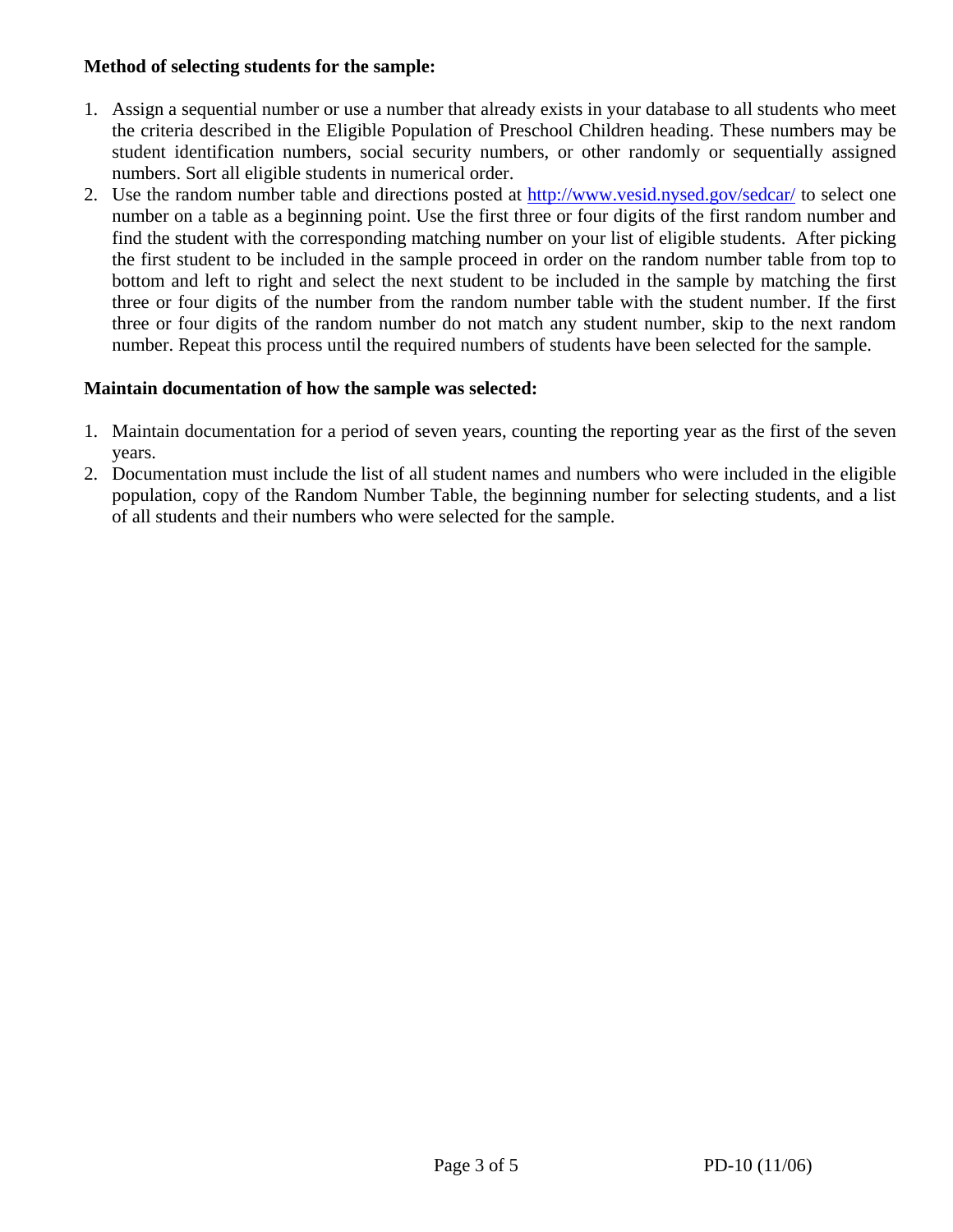## **Table 1- Number of Eligible Children for Early Childhood Outcomes**

**Directions:** Enter below in Column B, the number of preschool children who meet the criteria stated in Column A. The PD data entry system will display in Column C the minimum number of children that must be included in the school district's sample of children for whom data must be provided in Table 2. As an alternative, school districts may provide data in Table 2 for all preschool children reported in Column B. If the school district chooses to report data on the minimum number of children displayed in Column C, it must adhere to the sampling guidelines provided in the general directions for completing this report.

| Description of Eligible Children to be Reported in Table 2     | <b>Number of</b> | <b>Minimum Number of</b>     |
|----------------------------------------------------------------|------------------|------------------------------|
|                                                                | <b>Children</b>  | <b>Children for Sampling</b> |
| Number of preschool children for whom parental consent to      |                  | PD data entry system         |
| evaluate was received on or after March 1, 2006, who           |                  | will fill this cell          |
| received preschool special education services for at least six |                  |                              |
| months and who left preschool special education for any        |                  |                              |
| reason including declassification between September 1, 2006    |                  |                              |
| and August 31, 2007.                                           |                  |                              |

**Reference Table 1:** Description of How to Characterize Each Child's Progress Between Entry Assessment and Exit Assessment.

The first column of the table below provides descriptions of the amount of progress children make between entry assessment and exit assessment. School districts are to report children in one of these categories for each preschool outcome area in Table 2. The letters representing columns A to E of Table 2 correspond to letters A-E described below. The second column below defines the progress category in terms of student's score at entry assessment and exit assessment. Reviewing the information contained in this reference table will assist school districts to report each child in the appropriate column of Table 2 on the next page. Information on completing the Child Outcomes Summary Form may be found at http://www.vesid.nysed.gov/specialed/spp/indicators/7.htm.

| <b>Progress Reporting Category</b>                                                                                            | <b>Using Child Outcomes Summary Form</b>                                                                                                                                             |
|-------------------------------------------------------------------------------------------------------------------------------|--------------------------------------------------------------------------------------------------------------------------------------------------------------------------------------|
| A. Number of children who did not improve<br>functioning.                                                                     | Children who are scored lower at exit than entry (or are scored a<br>1 at both entry and exit) and received a "no" on question b at<br>exit.                                         |
| B. Number of children who improved<br>functioning but not sufficient to move nearer<br>to functioning comparable to same-aged | Children who are scored a 5 or lower at entry, scored the same<br>or lower at exit, and received a "yes" on question b at exit.                                                      |
| peers.                                                                                                                        | Note: Children who are scored at 5 or lower at entry and scored<br>the same at exit are assumed to have made progress in order to<br>maintain the same level of functioning at exit. |
| C. Number of children who improved<br>functioning to a level nearer to same-aged<br>peers but did not reach it.               | Children who are scored higher at exit than entry but did not<br>reach 6 or 7.                                                                                                       |
| D. Number of children who improved<br>functioning to reach a level comparable to<br>same-aged peers.                          | Children who are scored a 5 or lower at entry and a 6 or 7 at<br>exit.                                                                                                               |
| E. Number of children who maintained<br>functioning at a level comparable to same-<br>aged peers.                             | Children who are scored a 6 or 7 at both entry and exit.                                                                                                                             |